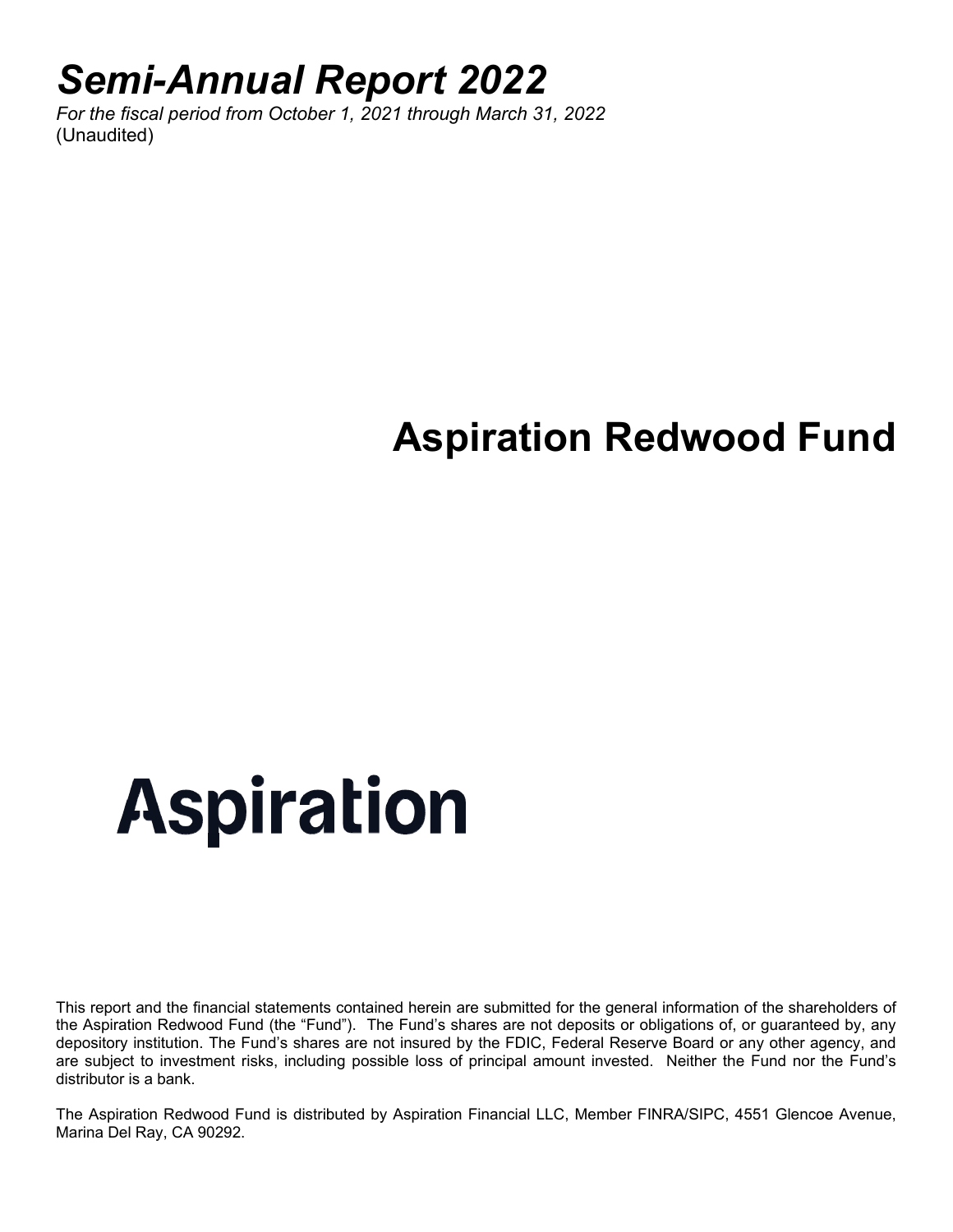Statements in this Semi-Annual Report that reflect projections or expectations of future financial or economic performance of the Aspiration Redwood Fund ("Fund") and of the market in general and statements of the Fund's plans and objectives for future operations are forward-looking statements. No assurance can be given that actual results or events will not differ materially from those projected, estimated, assumed or anticipated in any such forward-looking statements. Important factors that could result in such differences, in addition to the other factors noted with such forward-looking statements, include, without limitation, general economic conditions such as inflation, recession and interest rates. Past performance is not a guarantee of future results.

*An investor should consider the investment objectives, risks, charges, and expenses of the Fund carefully before investing. The prospectus contains this and other information about the Fund. A copy of the prospectus is available at funds.aspiration.com/redwood/ or by calling the Advisor at 800-683-8529. The prospectus should be read carefully before investing.*

#### **For More Information on the Aspiration Redwood Fund:**

See Our Web site at **aspiration.com** or Call Our Shareholder Services Group at **800-683-8529.**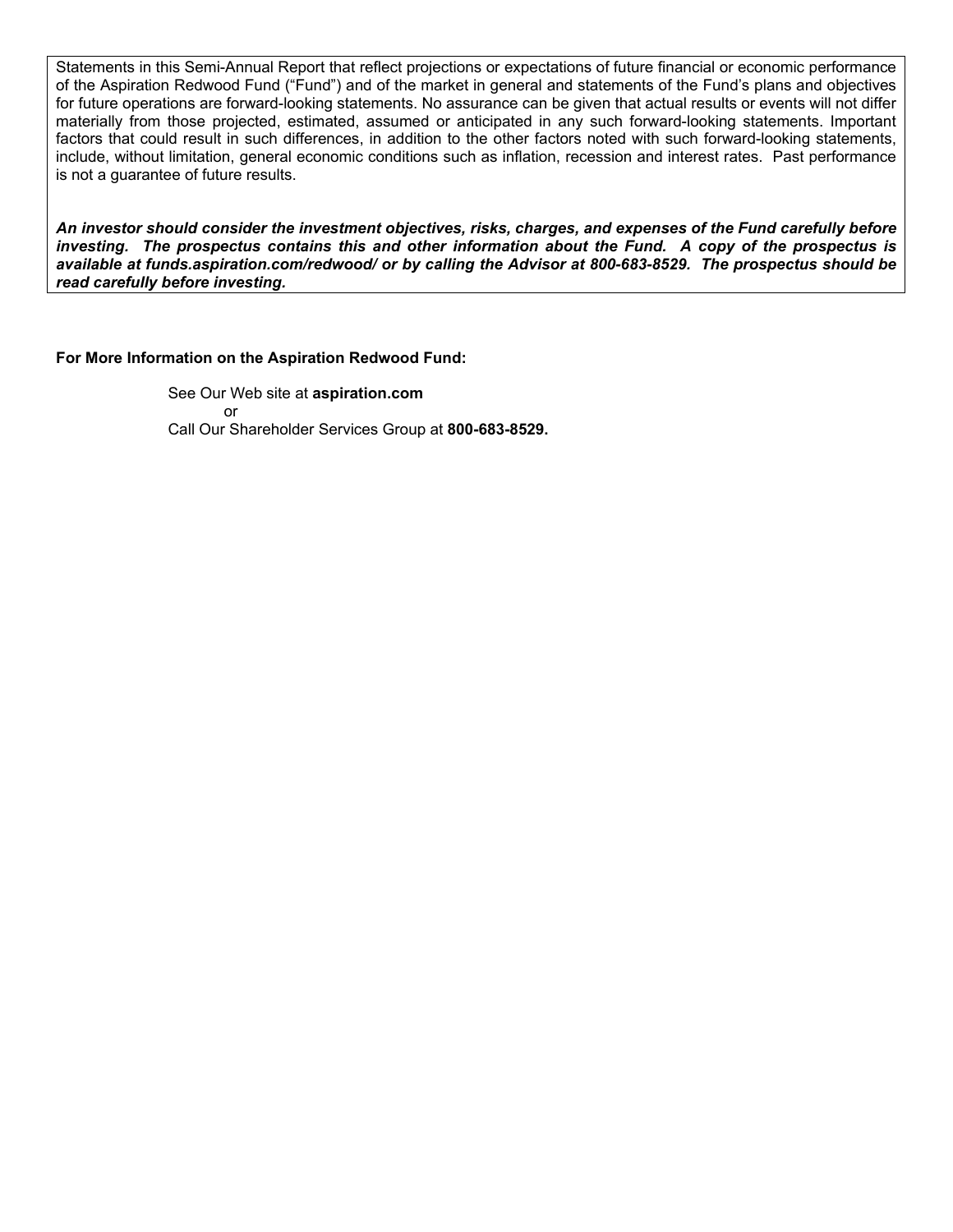### **Schedule of Investments (Unaudited)**

*As of March 31, 2022*

|                                        | <b>Shares</b> | Value (Note 1) |
|----------------------------------------|---------------|----------------|
| <b>COMMON STOCKS - 95.28%</b>          |               |                |
| <b>Communication Services - 2.13%</b>  |               |                |
| * Take-Two Interactive Software, Inc.  | 20,574<br>\$  | 3,163,047      |
|                                        |               | 3,163,047      |
| <b>Consumer Discretionary - 13.52%</b> |               |                |
| Costco Wholesale Corp.                 | 11,016        | 6,343,564      |
| Dollar Tree, Inc.                      | 27,722        | 4,439,678      |
| Ecolab, Inc.                           | 10,929        | 1,929,624      |
| Estee Lauder Cos., Inc.                | 5,371         | 1,462,631      |
| Sweetgreen, Inc.                       | 43,694        | 1,397,771      |
| The TJX Cos., Inc.                     | 52,557        | 3,183,903      |
| * Vail Resorts, Inc.                   | 4,937         | 1,284,953      |
|                                        |               | 20,042,124     |
| <b>Consumer Staples - 3.19%</b>        |               |                |
| Sprouts Farmers Market, Inc.           | 64,369        | 2,058,521      |
| The Procter & Gamble Co.               | 17,520        | 2,677,056      |
|                                        |               | 4,735,577      |
| <b>Energy - 0.73%</b>                  |               |                |
| * Bloom Energy Corp. - Class A         | 44,735        | 1,080,350      |
|                                        |               | 1,080,350      |
| Financials - 18.07%                    |               |                |
| Ameriprise Financial, Inc.             | 15,561        | 4,673,902      |
| Bank OZK                               | 56,038        | 2,392,823      |
| Lazard Ltd.                            | 31,057        | 1,071,466      |
| Marsh & McLennan Cos., Inc.            | 26,616        | 4,535,899      |
| <b>Synchrony Financial</b>             | 67,563        | 2,351,868      |
| The Allstate Corp.                     | 25,977        | 3,598,074      |
| Visa, Inc.                             | 23,153        | 5,134,641      |
| Voya Financial, Inc.                   | 45,768        | 3,036,707      |
|                                        |               | 26,795,380     |
| <b>Health Care - 19.20%</b>            |               |                |
| AbbVie, Inc.                           | 33,763        | 5,473,320      |
| * American Well Corp. - Class A        | 57,703        | 242,930        |
| * Bio-Rad Laboratories, Inc.           | 5,939         | 3,345,023      |
| * Coursera, Inc.                       | 31,719        | 730,806        |
| Eli Lilly & Co.                        | 7,686         | 2,201,040      |
| * Maravai Life Sciences Holdings, Inc. | 31,753        | 1,119,928      |
| Medtronic PLC                          | 20,300        | 2,252,285      |
| MSA Safety, Inc.                       | 23,558        | 3,126,147      |
| UnitedHealth Group, Inc.               | 12,920        | 6,588,812      |
| * Vertex Pharmaceuticals, Inc.         | 12,990        | 3,390,000      |
|                                        |               | 28,470,291     |

*(Continued)*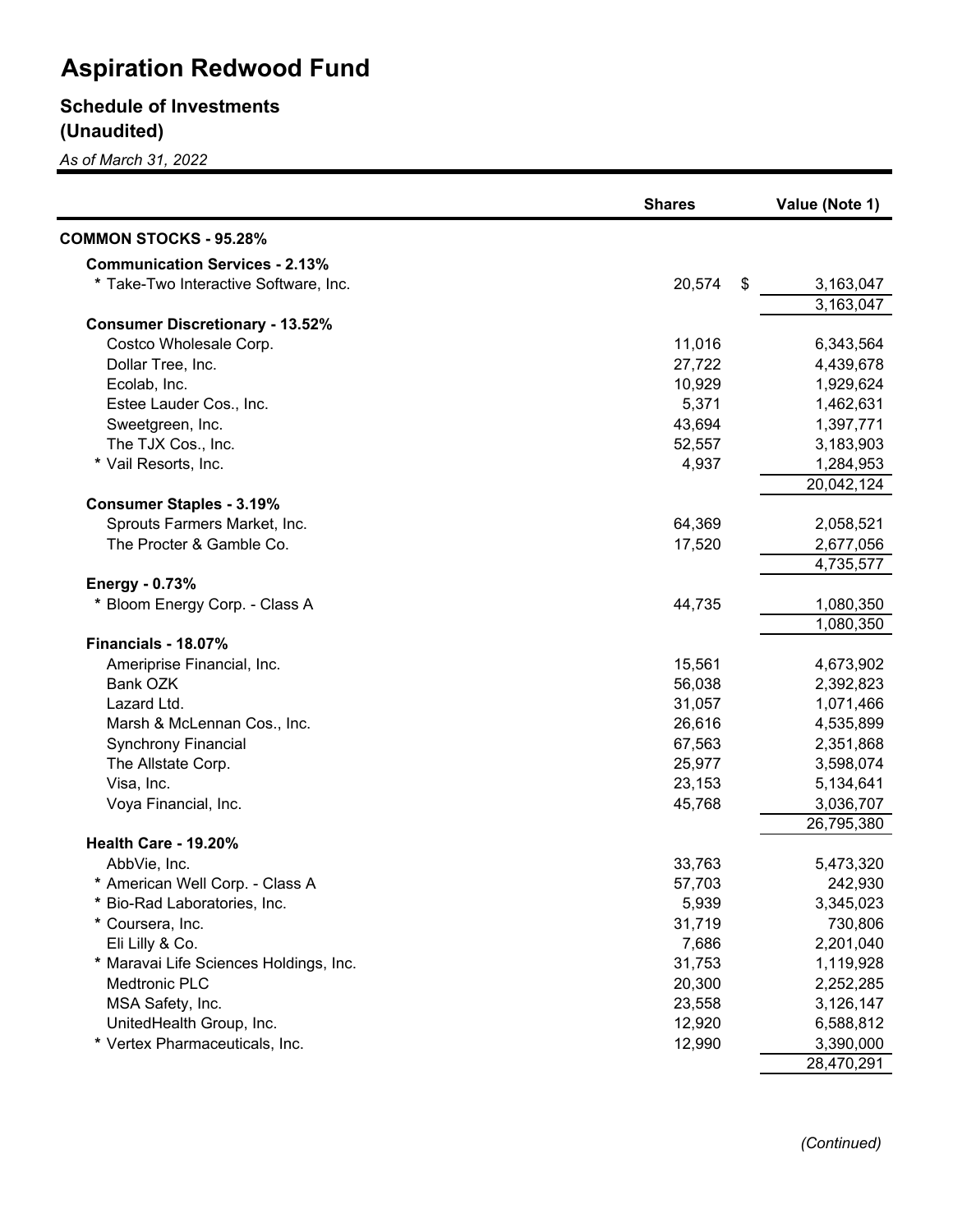#### **Schedule of Investments - Continued (Unaudited)**

*As of March 31, 2022*

|                                                          | <b>Shares</b> | Value (Note 1)  |
|----------------------------------------------------------|---------------|-----------------|
| <b>COMMON STOCKS - Continued</b>                         |               |                 |
| Industrials - 9.11%                                      |               |                 |
| AGCO Corp.                                               | 12,718        | \$<br>1,857,210 |
| <b>Aptiv PLC</b>                                         | 31,531        | 3,774,576       |
| Ford Motor Co.                                           | 115,129       | 1,946,831       |
| * Montrose Environment Group, Inc.                       | 56,799        | 3,006,371       |
| Rivian Automotive, Inc.                                  | 9,900         | 497,376         |
| * Shoals Technologies Group, Inc.                        | 40,597        | 691,773         |
| Southwest Airlines Co.                                   | 38,001        | 1,740,446       |
|                                                          |               | 13,514,583      |
| <b>Information Technology - 25.95%</b>                   |               |                 |
| Advanced Micro Devices, Inc.                             | 40,952        | 4,477,692       |
| * Akamai Technologies, Inc.                              | 42,661        | 5,093,297       |
| * Cadence Design Systems, Inc.                           | 24,424        | 4,016,771       |
| Micron Technology, Inc.                                  | 15,488        | 1,206,360       |
| Microsoft Corp.                                          | 31,082        | 9,582,891       |
| µ NXP Semiconductors NV                                  | 22,189        | 4,106,740       |
| * salesforce.com, Inc.                                   | 13,602        | 2,887,977       |
| * SolarEdge Technologies, Inc.                           | 2,052         | 661,503         |
| * Vmware, Inc.                                           | 34,118        | 3,885,017       |
| Western Digital Corp.                                    | 51,456        | 2,554,790       |
|                                                          |               | 38,473,038      |
| Materials - 2.36%                                        |               |                 |
| Regal Rexnord Corp.                                      | 9,048         | 1,346,161       |
| * The Azek Co., Inc.                                     | 86,930        | 2,159,341       |
|                                                          |               | 3,505,502       |
| <b>Utilities - 1.02%</b>                                 |               |                 |
| American Water Works Co., Inc.                           | 9,119         | 1,509,468       |
|                                                          |               | 1,509,468       |
|                                                          |               |                 |
| Total Common Stocks (Cost \$116,655,140)                 |               | 141,289,360     |
|                                                          |               |                 |
| <b>REAL ESTATE INVESTMENT TRUST - 3.13%</b>              |               |                 |
| Prologis, Inc.                                           | 28,700        | 4,634,476       |
|                                                          |               |                 |
| Total Real Estate Investment Trust (Cost \$2,480,457)    |               | 4,634,476       |
|                                                          |               |                 |
| <b>SHORT-TERM INVESTMENT - 1.48%</b>                     |               |                 |
| § Fidelity Investments Money Market Treasury Portfolio - |               |                 |
| Class I, 0.01%                                           | 2,190,084     | 2,190,084       |
|                                                          |               |                 |
| Total Short-Term Investment (Cost \$2,190,084)           |               | 2,190,084       |
|                                                          |               |                 |

*(Continued)*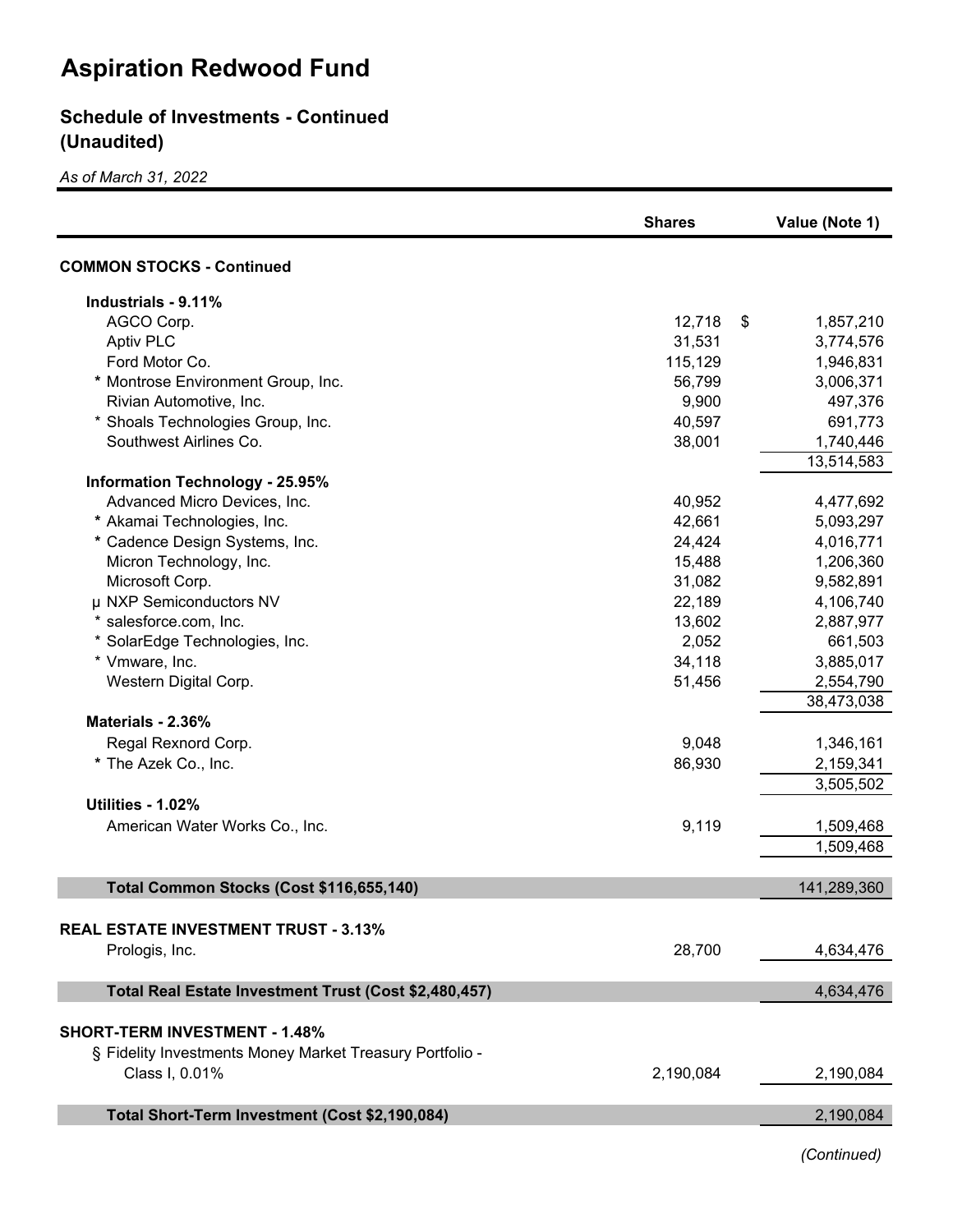#### **Schedule of Investments - Continued (Unaudited)**

*As of March 31, 2022*

| Total Value of Investments (Cost \$121,325,681) - 99.89% | 148.113.920 |
|----------------------------------------------------------|-------------|
| <b>Other Assets Less Liabilities - 0.11%</b>             | 169.696     |
| <b>NET ASSETS - 100.00%</b>                              | 148,283,616 |

§ Represents 7-day effective yield as of March 31, 2022.

**\*** Non-income producing investment

µ American Depositary Receipt

*The following acronym or abbreviation is used in this Schedule:*

NV - Netherlands Security

| <b>Summary of Investments</b>       |          |    |             |
|-------------------------------------|----------|----|-------------|
|                                     | % of Net |    |             |
| <b>By Sector</b>                    | Assets   |    | Value       |
| <b>Communication Services</b>       | 2.13%    | \$ | 3,163,047   |
| <b>Consumer Discretionary</b>       | 13.52%   |    | 20,042,124  |
| <b>Consumer Staples</b>             | 3.19%    |    | 4,735,577   |
| Energy                              | 0.73%    |    | 1,080,350   |
| <b>IFinancials</b>                  | 18.07%   |    | 26,795,380  |
| <b>Health Care</b>                  | 19.20%   |    | 28,470,291  |
| Industrials                         | 9.11%    |    | 13,514,583  |
| Information Technology              | 25.95%   |    | 38,473,038  |
| Materials                           | 2.36%    |    | 3,505,502   |
| <b>Utilities</b>                    | 1.02%    |    | 1,509,468   |
| <b>Real Estate Investment Trust</b> | 3.13%    |    | 4,634,476   |
| <b>Short-Term Investment</b>        | 1.48%    |    | 2,190,084   |
| Other Assets Less Liabilities       | 0.11%    |    | 169,696     |
| Total Net Assets                    | 100.00%  | S  | 148,283,616 |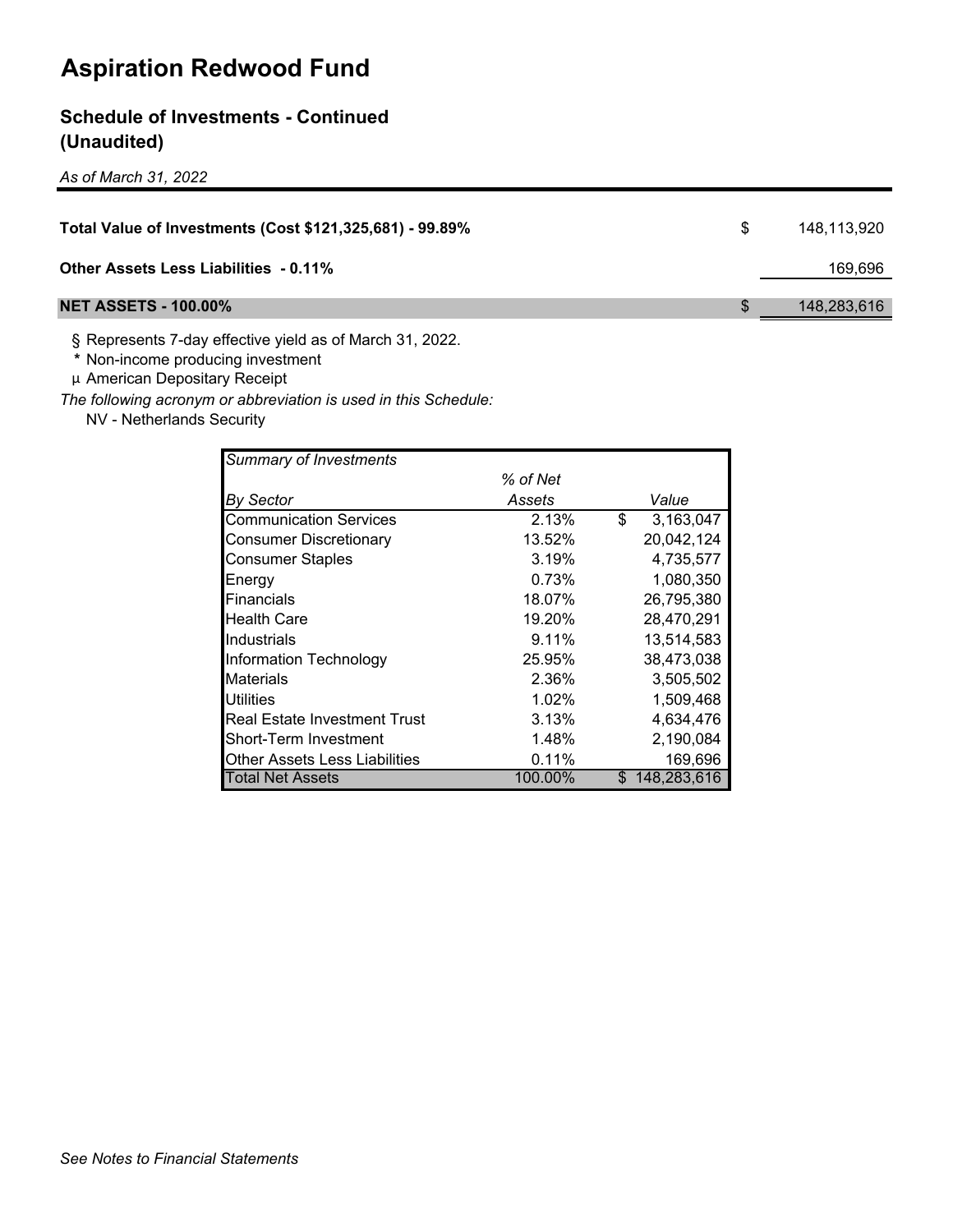#### **Statement of Assets and Liabilities (Unaudited)**

*As of March 31, 2022*

| Assets:                                                                 |                   |
|-------------------------------------------------------------------------|-------------------|
| Investments, at value (cost \$121,325,681)                              | \$<br>148,113,920 |
| Receivables:                                                            |                   |
| Fund shares sold                                                        | 36,680            |
| Dividends and interest                                                  | 68,810            |
| From Advisor                                                            | 83,990            |
| Prepaid expenses:                                                       |                   |
| Trustee fees and meeting expenses                                       | 36,103            |
| Registration and filing expenses                                        | 19,084            |
| Transfer agent fees                                                     | 41                |
|                                                                         |                   |
| <b>Total assets</b>                                                     | 148,358,628       |
|                                                                         |                   |
| Liabilities:                                                            |                   |
| Payables:                                                               |                   |
| Investments purchased                                                   | 3                 |
| Accrued expenses:                                                       |                   |
| Professional fees                                                       | 39,565            |
| Custody fees                                                            | 21,458            |
| Shareholder fulfillment fees                                            | 6,908             |
| <b>Administration fees</b>                                              | 3,078             |
| Distribution and service fees (note 3)                                  | 3,003             |
| Compliance fees                                                         | 420               |
| Security pricing fees                                                   | 297               |
| Fund accounting fees                                                    | 280               |
|                                                                         |                   |
| <b>Total liabilities</b>                                                | 75,012            |
| <b>Net Assets</b>                                                       | \$<br>148,283,616 |
|                                                                         |                   |
| Net Assets Consist of:                                                  |                   |
| Paid in Capital                                                         | \$<br>118,812,653 |
| Distributable earnings                                                  | 29,470,963        |
|                                                                         |                   |
| <b>Total Net Assets</b>                                                 | \$<br>148,283,616 |
| Shares Outstanding, no par value (unlimited authorized shares)          | 9,191,054         |
| Net Asset Value, Maximum Offering Price, and Redemption Price Per Share | \$<br>16.13       |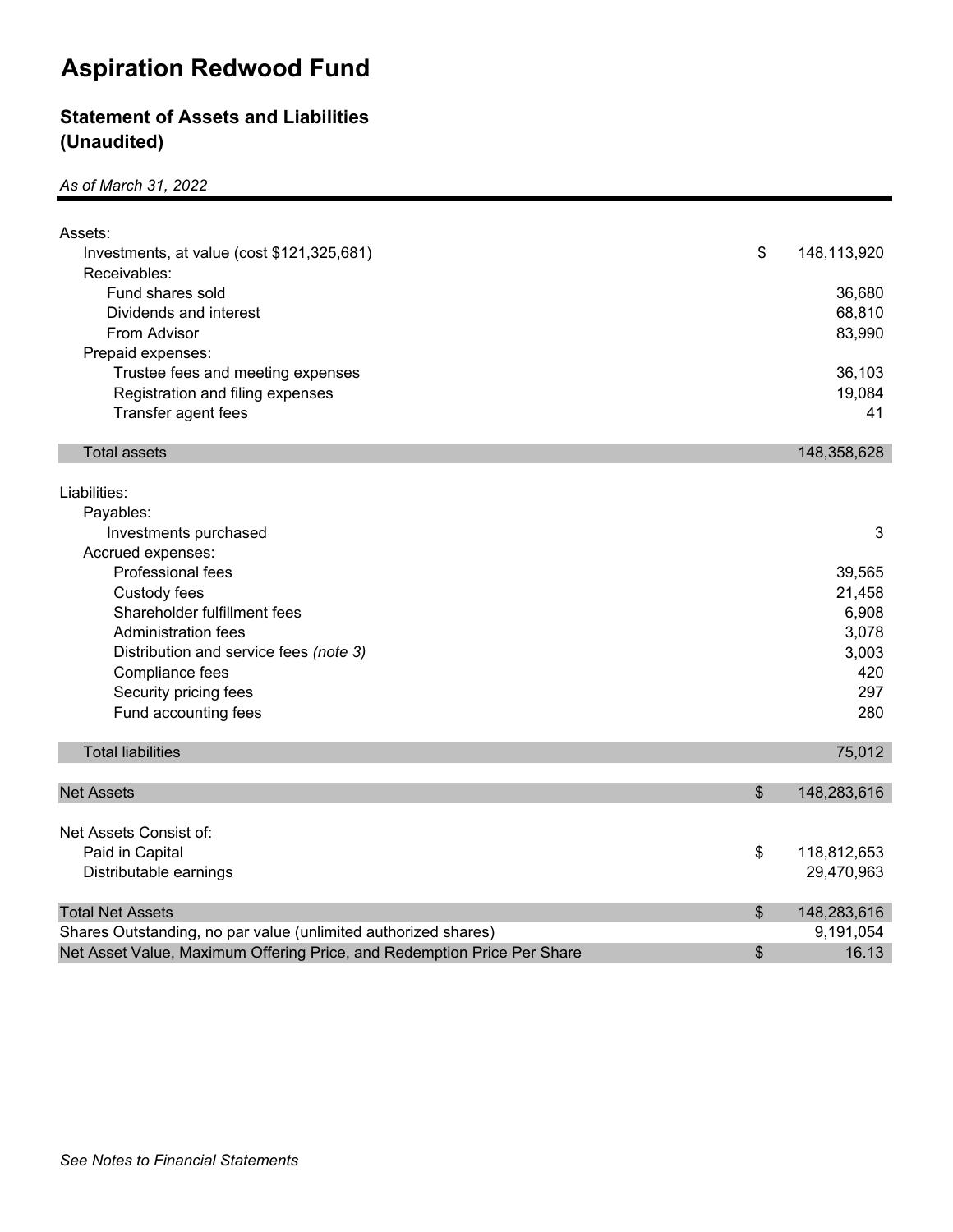#### **Statement of Operations (Unaudited)**

#### *For the fiscal period ended March 31, 2022*

| Investment Income:<br><b>Dividends</b>               |                            |
|------------------------------------------------------|----------------------------|
|                                                      | \$<br>1,620,011            |
| <b>Total Investment Income</b>                       | 1,620,011                  |
| Expenses:                                            |                            |
| Transfer agent fees (note 2)                         | 298,003                    |
| Trustee fees and meeting expenses                    | 86,709                     |
| Administration fees (note 2)                         | 73,176                     |
| Custody fees (note 2)                                | 57,291                     |
| Professional fees                                    | 30,030                     |
| Registration and filing expenses                     | 20,993                     |
| Fund accounting fees (note 2)                        | 20,890                     |
| Compliance fees (note 2)                             | 6,370                      |
| Security pricing fees                                | 3,094                      |
| Distribution and service fees (note 3)               | 3,003                      |
| <b>Total Expenses</b>                                | 599,559                    |
| Expenses reimbursed by advisor (note 2)              | (228, 419)                 |
| <b>Net Expenses</b>                                  | 371,140                    |
| Net Investment Income                                | 1,248,871                  |
|                                                      |                            |
| Realized and Unrealized Gain (Loss) on Investments   |                            |
| Net realized gain from investment transactions       | 3,698,690                  |
| Change in unrealized depreciation on investments     | (396, 621)                 |
| Realized and Unrealized Gain on Investments          | 3,302,069                  |
|                                                      |                            |
| Net Increase in Net Assets Resulting from Operations | $\frac{1}{2}$<br>4,550,940 |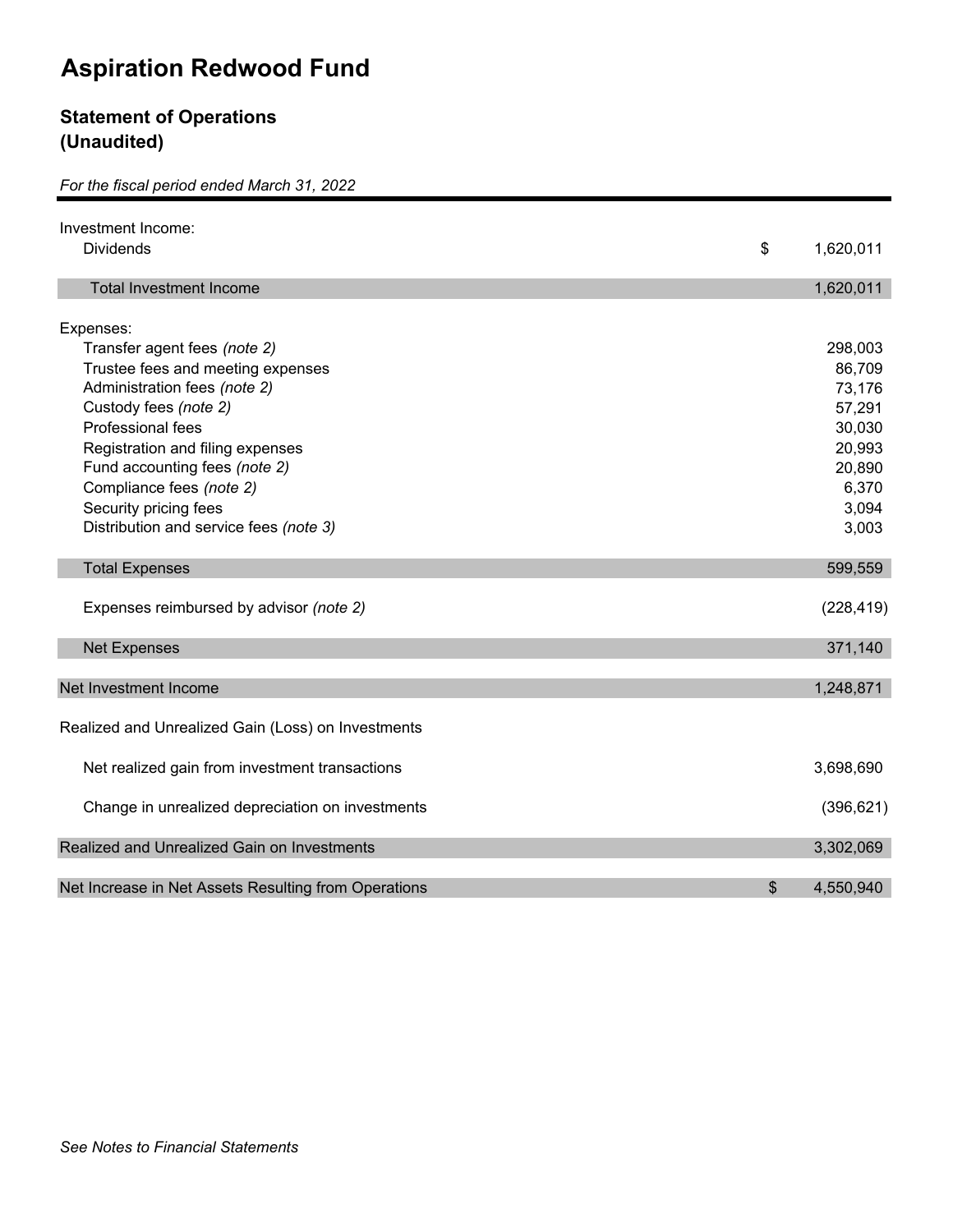### **Statements of Changes in Net Assets**

|                                                                     | March 31,         |               | September 30,  |
|---------------------------------------------------------------------|-------------------|---------------|----------------|
| For the fiscal year or period ended                                 | 2022(a)           |               | 2021           |
| Operations:                                                         |                   |               |                |
| Net investment income                                               | \$<br>1,248,871   | - \$          | 801,258        |
| Net realized gain on investment transactions                        | 3,698,690         |               | 13,717,571     |
| Net change in unrealized appreciation (depreciation) on investments | (396, 621)        |               | 19,158,365     |
|                                                                     |                   |               |                |
| Net Increase in Net Assets from Operations                          | 4,550,940         |               | 33,677,194     |
| <b>Distributions to Shareholders</b>                                | (14, 504, 213)    |               |                |
|                                                                     |                   |               |                |
| Decrease in Net Assets Resulting from Distributions                 | (14, 504, 213)    |               |                |
|                                                                     |                   |               |                |
| <b>Beneficial Interest Transactions</b>                             |                   |               |                |
| Shares sold                                                         | 13,799,634        |               | 29,892,282     |
| Reinvested dividends and distributions                              | 14,442,842        |               |                |
| Shares repurchased                                                  | (10,068,002)      |               | (23, 728, 212) |
| Net Increase in Beneficial Interest Transactions                    | 18,174,474        |               | 6,164,070      |
|                                                                     |                   |               |                |
| Net Increase in Net Assets                                          | 8,221,201         |               | 39,841,264     |
| Net Assets:                                                         |                   |               |                |
| Beginning of period                                                 | 140,062,415       |               | 100,221,151    |
| End of period                                                       | \$<br>148,283,616 | $\sqrt[6]{3}$ | 140,062,415    |
|                                                                     |                   |               |                |
| Share Information:                                                  |                   |               |                |
| <b>Shares Sold</b>                                                  | 812,880           |               | 1,833,837      |
| <b>Reinvested Distributions</b>                                     | 834,484           |               |                |
| Shares repurchased                                                  | (588, 357)        |               | (1,462,587)    |
| Net Increase in Shares of Beneficial Interest                       | 1,059,007         |               | 371,250        |

(a) Unaudited.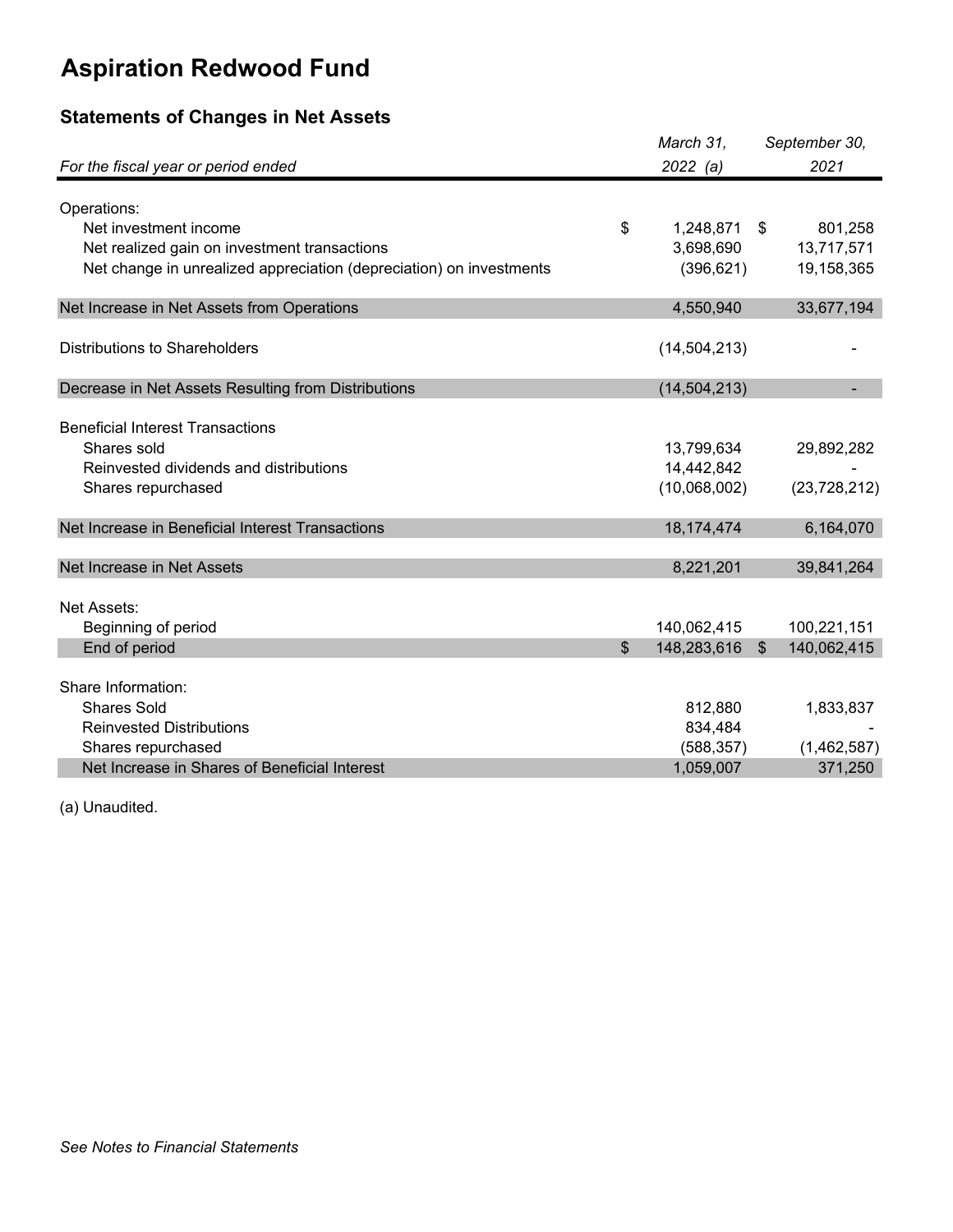#### **Financial Highlights**

| <b>Investor Class Shares</b>                                                                                 |                            |                  |                |         |               |                            |               |                  |    |                  |
|--------------------------------------------------------------------------------------------------------------|----------------------------|------------------|----------------|---------|---------------|----------------------------|---------------|------------------|----|------------------|
| For a share outstanding during each                                                                          | March 31,<br>September 30, |                  |                |         |               |                            |               |                  |    |                  |
| of the fiscal years or period ended                                                                          |                            | 2022             | (b)            | 2021    |               | 2020                       |               | 2019             |    | 2018             |
| Net Asset Value, Beginning of Period                                                                         | $\mathfrak{S}$             | 17.22            | $\mathfrak{S}$ | 12.91   | \$            | 12.81                      | $\mathcal{S}$ | 13.63            | \$ | 12.82            |
| Income (Loss) from Investment Operations<br>Net investment income<br>Net realized and unrealized gain        |                            | 0.13             |                | 0.10    |               | 0.15                       |               | 0.14             |    | 0.14             |
| on investments                                                                                               |                            | 0.53             |                | 4.21    |               | 1.15                       |               | 0.06             |    | 1.25             |
| <b>Total from Investment Operations</b>                                                                      |                            | 0.66             |                | 4.31    |               | 1.30                       |               | 0.20             |    | 1.39             |
| Less Distributions to Shareholders From:<br>Net investment income<br>Net realized gains<br>Return of capital |                            | (0.22)<br>(1.53) |                |         |               | (0.58)<br>(0.59)<br>(0.03) |               | (0.12)<br>(0.90) |    | (0.06)<br>(0.52) |
| <b>Total Distributions</b>                                                                                   |                            | (1.75)           |                |         |               | (1.20)                     |               | (1.02)           |    | (0.58)           |
| Net Asset Value, End of Period                                                                               | $\mathfrak{S}$             | 16.13            | $\mathfrak{S}$ | 17.22   | $\mathcal{S}$ | 12.91                      | $\mathcal{S}$ | 12.81            | \$ | 13.63            |
| Total Return (a)                                                                                             |                            | $3.33\%$ (d)     |                | 33.38%  |               | 9.96%                      |               | 2.95%            |    | 11.28%           |
| Net Assets, End of Period (in thousands)                                                                     | \$                         | 148,284          | \$             | 140,062 | \$            | 100,221                    | \$            | 84,597           | \$ | 79,130           |
| Ratios of:                                                                                                   |                            |                  |                |         |               |                            |               |                  |    |                  |
| Gross Expenses to Average Net Assets                                                                         |                            | $0.81\%$ (c)     |                | 0.87%   |               | 1.28%                      |               | 1.50%            |    | 1.41%            |
| Net Expenses to Average Net Assets<br>Net Investment Income to Average                                       |                            | $0.50\%$ (c)     |                | 0.50%   |               | 0.50%                      |               | 0.50%            |    | 0.50%            |
| <b>Net Assets</b>                                                                                            |                            | $1.68%$ (c)      |                | 0.62%   |               | 0.78%                      |               | 1.23%            |    | 1.06%            |
| Portfolio turnover rate                                                                                      |                            | 11.97% (d)       |                | 33.31%  |               | 161.38%                    |               | 135.10%          |    | 110.18%          |

(a) Investors in the Fund are clients of Aspiration Fund Adviser, LLC (the "Advisor") and may pay the Advisor a fee in the amount they believe is fair ranging from 0% to 2% of the value of their investment in the Fund. Assuming a maximum advisory fee of 2% is paid by an investor to the Advisor, the Total Return of an investment in the Fund would have been 1.33%, 31.38%, 7.96%, 0.95%, and 9.28%, respectively for the period/years ended March 31, 2022 and September 30, 2021, 2020, 2019, and 2018, respectively.

(b) Unaudited.

(c) Annualized.

(d) Not annualized.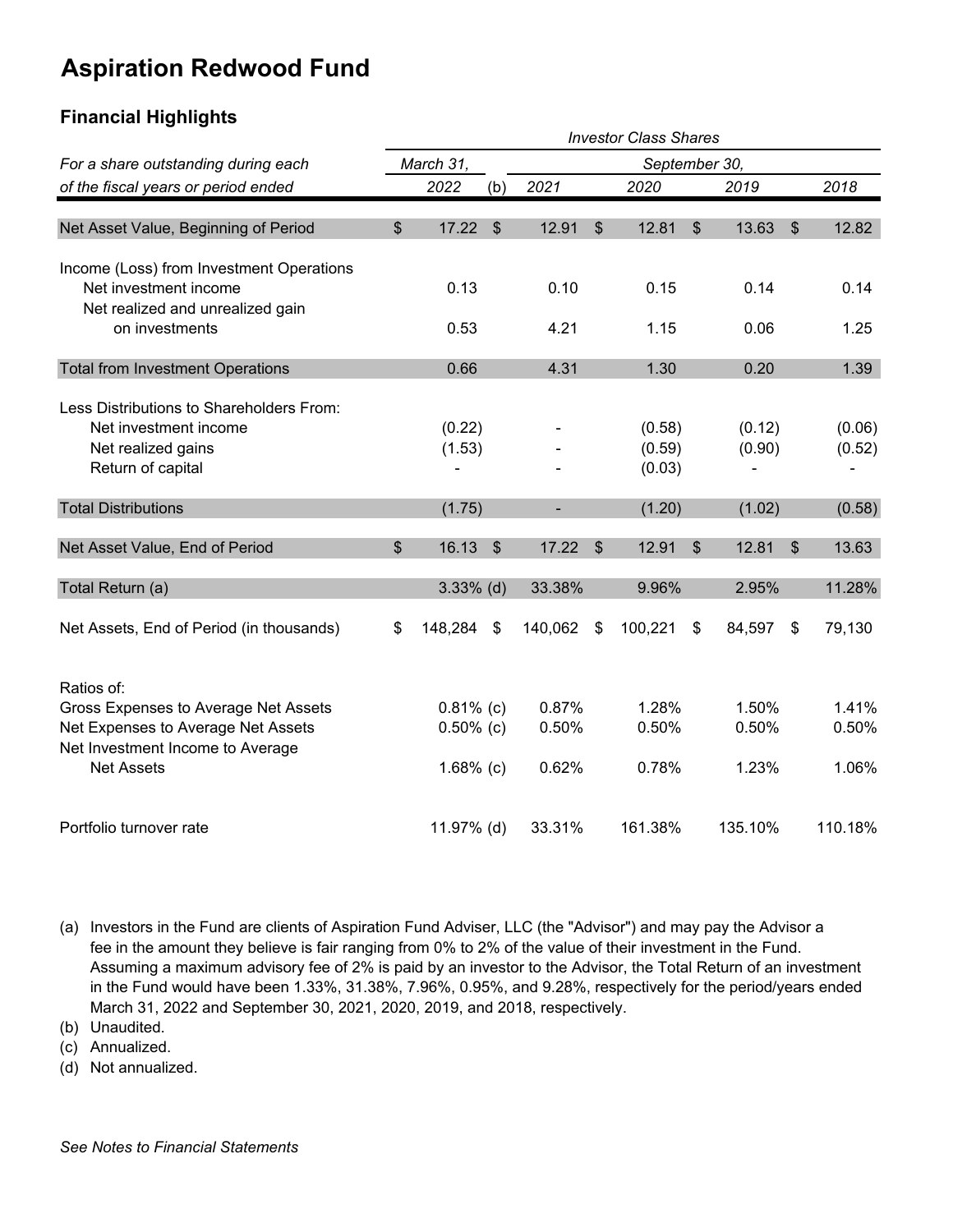#### **Notes to Financial Statements (Unaudited)**

#### *As of March 31, 2022*

#### **1. Organization and Significant Accounting Policies**

The Aspiration Redwood Fund (the "Fund") is a series of the Aspiration Funds (the "Trust"). The Trust was organized as a Delaware statutory trust on October 16, 2013 and is registered under the Investment Company Act of 1940, as amended (the "1940 Act"), as an open-end management investment company.

The Fund is a separate diversified series of the Trust and commenced operations on November 16, 2015. The investment objective is to maximize total return, consisting of capital appreciation and current income. To achieve its investment objective, the Fund invests in, or seeks exposure to, companies based on various financial factors, as well as fundamental sustainability factors such as the environmental, social, and governance performance of such companies. The Fund invests in equity securities that trade on U.S. securities markets, which may include securities of non-U.S. issuers as well as securities of U.S. issuers. The equity securities in which the Fund invests include, but are not limited to, dividendpaying securities, common stock, preferred stock, equity securities of real estate investment trusts ("REITS"), shares of investment companies, convertible securities, warrants, and rights. The Fund may purchase equity securities in an initial public offering ("IPO") provided that the investment is consistent with the Fund's investment strategy. The Fund may, but is not required to, use exchange-traded derivative instruments for risk management purposes or as part of the Fund's investment strategies.

The following is a summary of significant accounting policies consistently followed by the Fund. The policies are in conformity with accounting principles generally accepted in the United States of America ("GAAP"). The Fund follows the accounting and reporting guidance in the Financial Accounting Standards Board ("FASB") *Accounting Standards Codification 946 "Financial Services – Investment Companies*."

#### *Principles of Accounting*

The Fund uses the accrual method of accounting for financial reporting purposes.

#### *Net Asset Value*

The net asset value ("NAV") per share of each class of a Fund is determined by dividing the Fund's net assets attributable to each class by the number of shares issued and outstanding of that class on each day the New York Stock Exchange ("NYSE") is open for trading. The Fund has one class of beneficial interests as of March 31, 2022.

#### *Investment Valuation*

Equity securities are generally valued by using market quotations but may be valued on the basis of prices furnished by a pricing service when it is determined that such prices accurately reflect the fair market value of such securities. Securities that are traded on any stock exchange or on the NASDAQ over-the-counter market are generally valued by the pricing service at the last quoted sale price. Lacking a last sale price, an equity security is generally valued by the pricing service at its last available quotation. When (i) market quotations are not readily available, (ii) the market quotation or the price provided by the pricing service does not accurately reflect the current market value, (iii) restricted or illiquid securities are being valued, or (iv) an event occurs after the close of trading (but prior to the time the Funds' NAV is calculated) that materially affects fair value, securities are valued as determined in good faith by the, Fair Value Committee established by the Board of Trustees in conformity with policies adopted by and subject to review of the Board of Trustees. Fixed income securities, including short-term investments with maturities of less than 61 days when acquired, are normally valued on the basis of prices obtained from independent third-party pricing services approved by the Board of Trustees, which are generally determined with consideration given to institutional bid and last sale prices and take into account securities prices, yield, maturity, call features, ratings, institutional sized trading in similar groups of securities and developments related to specific securities. If the Sub-Advisor decides that a price provided by the pricing service does not accurately reflect the fair market value of the securities, when prices are not readily available from a pricing service, or when restricted or illiquid securities are being valued, securities are valued at fair value as determined in good faith by the Fair Value Committee, in conformity with guidelines adopted by and subject to review of the Board of Trustees.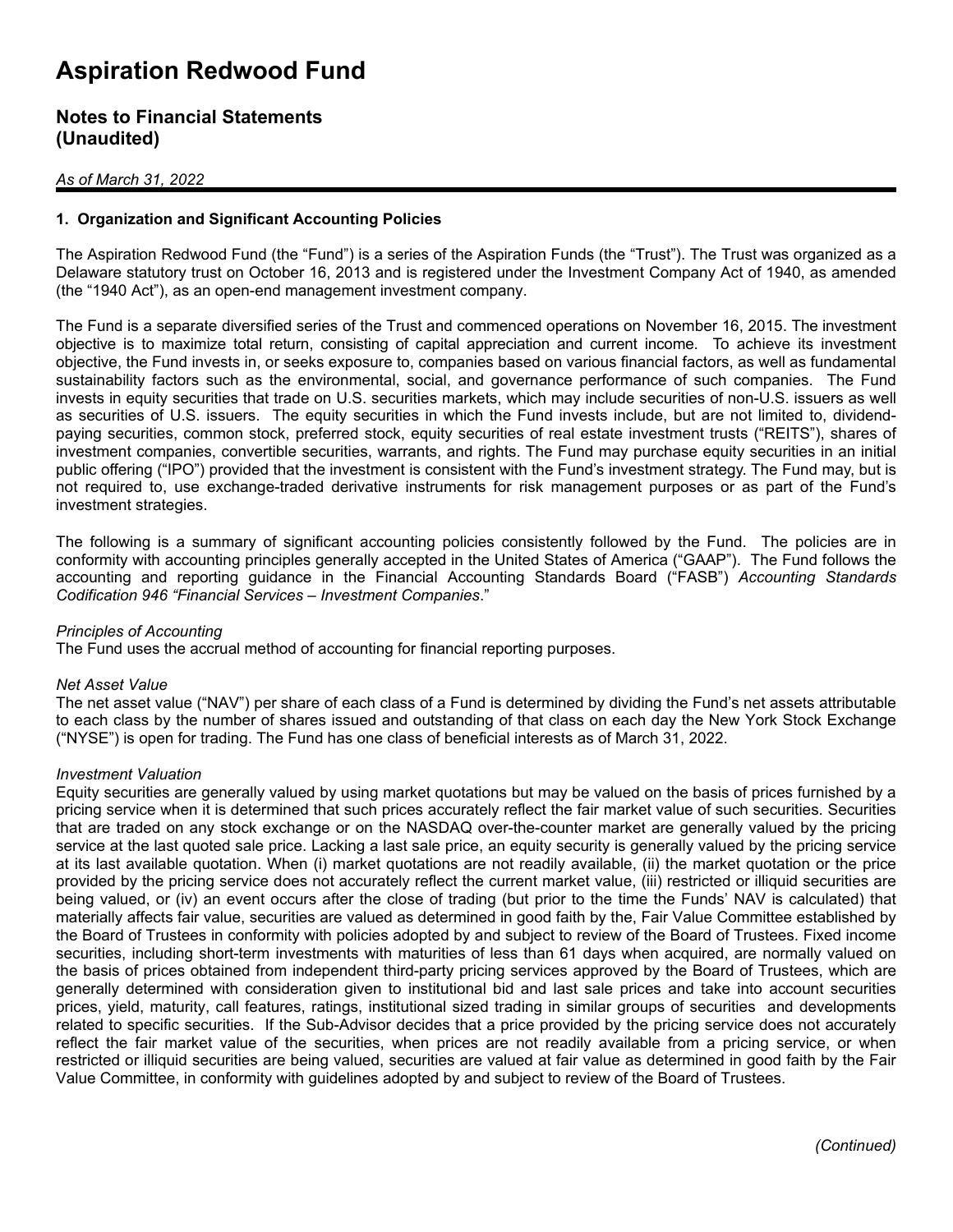#### **Notes to Financial Statements – Continued (Unaudited)**

#### *As of March 31, 2022*

The Fund may invest in portfolios of open-end investment companies (the "Underlying Funds"). The Underlying Funds value securities in their portfolios for which market quotations are readily available at their market values (generally the last reported sale price) and all other securities and assets at their fair value to the methods established by the board of directors of the Underlying Funds. Open-ended funds are valued at their respective net asset values as reported by such investment companies.

#### *Fair Value Measurement*

Various inputs are used in determining the fair value of the Fund's investments. These inputs are summarized in the three broad levels listed below:

**Level 1:** quoted prices in active markets for identical securities

**Level 2:** other significant observable inputs (including quoted prices for similar securities and identical securities in inactive markets, interest rates, credit risk, etc.)

**Level 3:** significant unobservable inputs (including the Fund's own assumptions in determining fair value of investments)

The availability of observable inputs can vary from security to security and is affected by a wide variety of factors, including, for example, the type of security, whether the security is new and not yet established in the marketplace, the liquidity of markets, and other characteristics particular to the security. To the extent that valuation is based on models or inputs that are less observable or unobservable in the market, the determination of fair value requires more judgment. Accordingly, the degree of judgment exercised in determining fair value is greatest for instruments categorized in Level 3.

The inputs used to measure fair value may fall into different levels of the fair value hierarchy. In such cases, for disclosure purposes, the level in the fair value hierarchy within which the fair value measurement falls in its entirety, is determined based on the lowest level input that is significant to the fair value measurement in its entirety.

The inputs or methodology used for valuing securities are not necessarily an indication of the risk associated with investing in those securities. The following table summarizes the inputs as of March 31, 2022 for the Fund's investments measured at fair value:

| <b>Aspiration Redwood Fund</b>      |     |                |             |                          |      |         |
|-------------------------------------|-----|----------------|-------------|--------------------------|------|---------|
| Investments in Securities (a)       |     | Total          | Level 1     | Level 2                  |      | Level 3 |
| <i>Investments</i>                  |     |                |             |                          |      |         |
| Common Stocks*                      | SS. | 141,289,360 \$ | 141.289.360 | $\sim$                   | - \$ |         |
| <b>Real Estate Investment Trust</b> |     | 4.634.476      | 4,634,476   | $\overline{\phantom{0}}$ |      |         |
| Short-Term Investment               |     | 2,190,084      | 2,190,084   | -                        |      | -       |
| <b>Total Investments</b>            |     | 148,113,920    | 148,113,920 | $\overline{\phantom{a}}$ |      | -       |

\* Refer to the Schedule of Investments for a breakdown by sector.

(a) There were no Level 3 investments during the fiscal period ended March 31, 2022.

#### *General Risks*

The Fund seeks to achieve its investment objective by investing in companies based on various financial factors and fundamental sustainability factors such as the environmental, social, and governance performance of such companies. The Fund invests in equity securities that trade on U.S. securities markets, which may include securities of non-U.S. issuers as well as securities of U.S. issuers. The equity securities in which the Fund invests include, but are not limited to, dividend-paying securities, common stock, preferred stock, equity securities of REITS, shares of investment companies, convertible securities, warrants, and rights. The Fund may purchase equity securities in an IPO provided that the investment is consistent with the Fund's investment strategy. The Fund may, but is not required to, use exchange-traded derivative instruments for risk management purposes or as part of the Fund's investment strategies.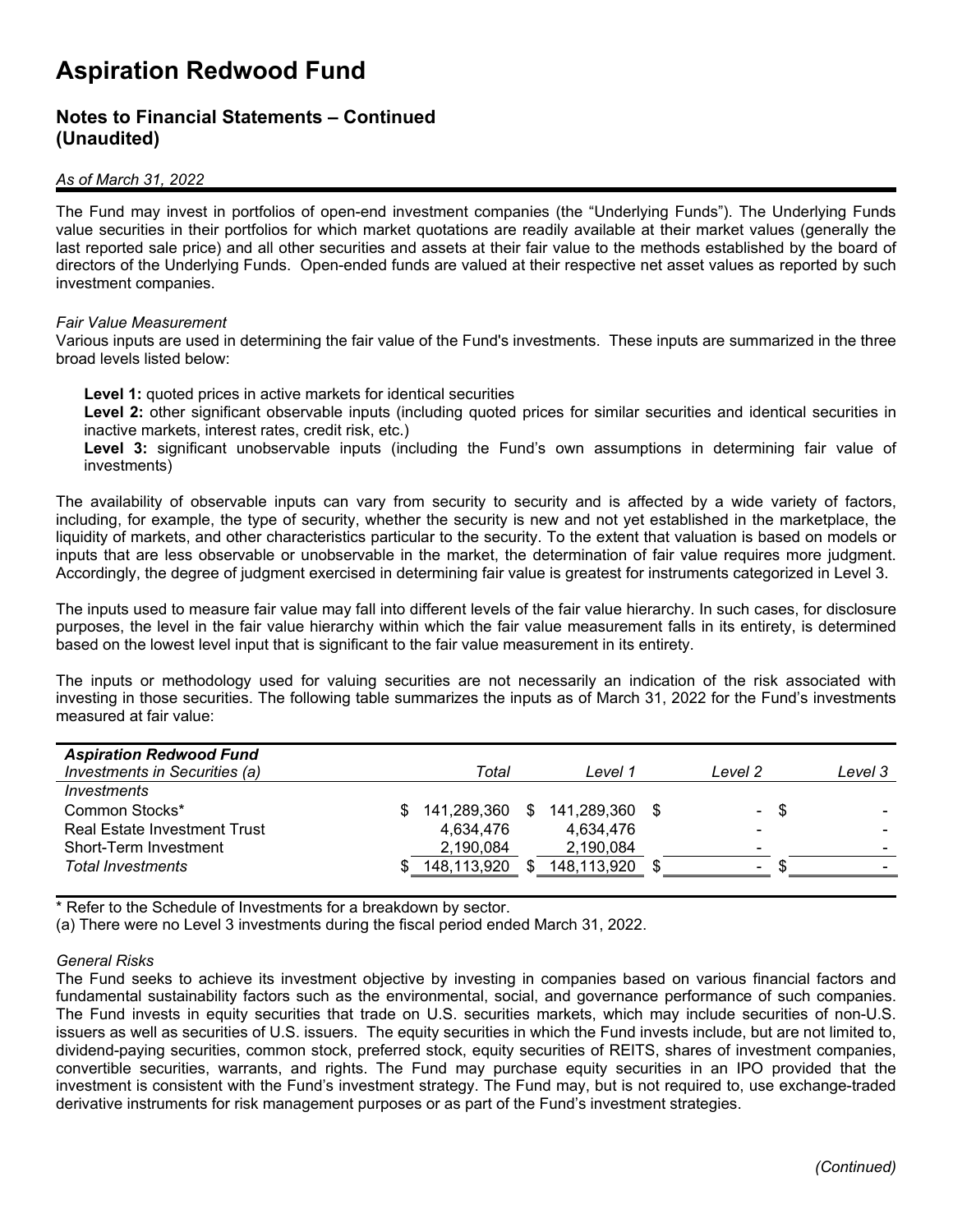#### **Notes to Financial Statements – Continued (Unaudited)**

#### *As of March 31, 2022*

Generally, derivatives are financial contracts with value dependent upon, or derived from, the value of an underlying asset, reference rate, or index, and may relate to stocks, bonds, interest rates, currencies or currency exchange rates, and related indexes. The derivatives in which the Fund may invest include futures and forward currency agreements. These derivatives may be used for risk management purposes to manage or adjust the risk profile of the Fund. Futures on currencies and forward currency agreements may also be used to hedge against a specific currency. In addition, futures on indices may be used for investment (non-hedging) purposes to earn income; to enhance returns; to replace more traditional direct investments; or to obtain exposure to certain markets. The principal risks of investing in the Fund include: management risk, market risk, equity securities risk, focused investment risk, derivatives risk, convertible securities risk, limited capitalization risk, portfolio turnover risk, IPOs risk, foreign investment risk, futures risk, leverage risk associated with financial instruments, investment company risk, REITS risk, temporary defensive positions risk, and cybersecurity risk. The Fund held no derivatives as of and for the fiscal period ended March 31, 2022.

The impact of the coronavirus ("COVID-19") outbreak on the financial results of the Fund will depend on future developments, including the duration and spread of the outbreak and related advisories and restrictions. The coronavirus outbreak has resulted in, among other consequences, the closing of borders, the imposition of travel restrictions, enhanced health screenings, the need for accelerated acute healthcare service preparation and delivery, disruptions and delays in healthcare services, quarantines and "shelter at home" orders, restrictions on gatherings of people, event and service cancellations, business closures, disruptions to supply chains and customer activity, lower consumer demand, as well as general heightened uncertainty. This outbreak has led and is likely to continue to lead to disruptions in the worldwide economy, particularly with respect to economies of nations where the novel coronavirus has arisen and also the global markets. This outbreak and any future outbreaks could have a further adverse impact on the global economy in general. As of the date of this report, it is impossible to determine the scope of this outbreak, or any future outbreaks, or its full potential impact on the Fund and the issuers in which it invests. Moreover, reasonable expectations about any of the risks to which the Fund is subject could prove inaccurate.

#### *Investment Transactions and Investment Income*

Investment transactions are accounted for as of the date purchased or sold (trade date). Dividend income is recorded on the ex-dividend date. Realized gains and losses are determined on the identified cost basis, which is the same basis used for Federal income tax purposes.

#### *Expenses*

The Fund bears expenses incurred specifically on its behalf as well as a portion of Trust level expenses, which are allocated according to methods reviewed by the Board of Trustees ("Trustees"). Currently, the Fund is the only fund of the Trust and therefore bears all of the Trust level expenses.

#### *Distributions*

The Fund may declare and distribute dividends from net investment income (if any) annually. Distributions from capital gains (if any) are generally declared and distributed annually. Dividends and distributions to shareholders are recorded on ex-date.

#### *Estimates*

The preparation of financial statements in conformity with GAAP requires management to make estimates and assumptions that affect the reported amounts of assets and liabilities and the disclosure of contingent assets and liabilities at the date of the financial statements and the reported amounts of increases and decreases in the net assets from operations during the reporting period. Actual results could differ from those estimates.

#### *Federal Income Taxes*

No provision for income taxes is included in the accompanying financial statements, as the Fund intends to distribute to shareholders all taxable investment income and realized gains and otherwise comply with Subchapter M of the Internal Revenue Code applicable to regulated investment companies.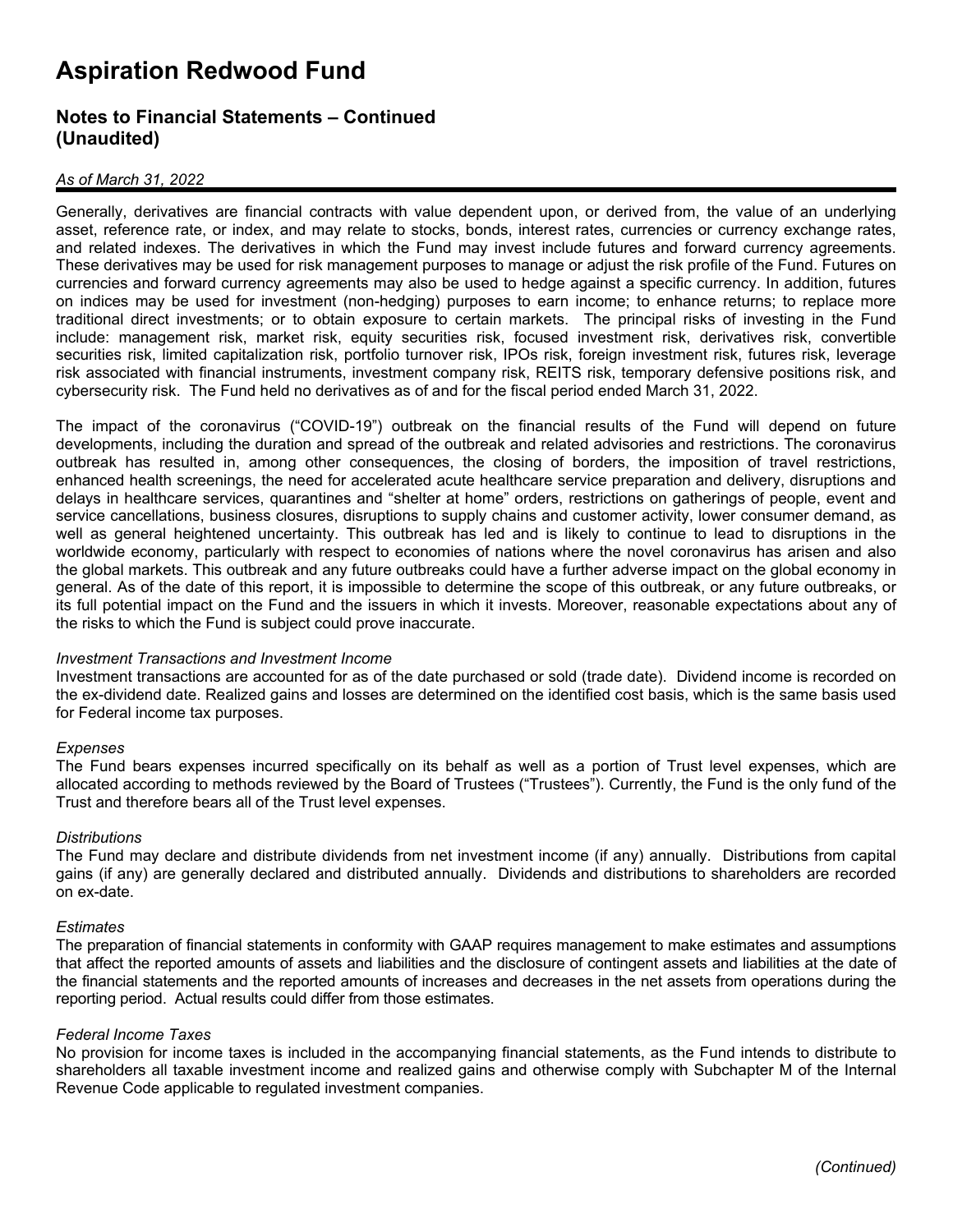#### **Notes to Financial Statements – Continued (Unaudited)**

#### *As of March 31, 2022*

#### **2. Transactions with Related Parties and Service Providers**

#### *Advisor*

Under the Fund's investment advisory agreement, Aspiration Fund Adviser, LLC (the "Advisor") receives an annual advisory fee of 0.00% of the Fund's average daily net assets. In other words, the Advisor does not charge any management fees with respect to the Fund. Only clients of the Advisor may invest in the Fund. These advisory clients must establish an advisory relationship and open an individual advisory account with the Advisor before investing in the Fund. The Advisor does not impose a set fee to manage the individual advisory accounts. Instead, advisory clients can pay the Advisor a fee in the amount they believe is fair to manage their individual advisory accounts.

The Advisor has entered into a contractual agreement (the "Expense Limitation Agreement") with the Trust, on behalf of the Fund, under which it has agreed to waive or reduce its fees and to assume other expenses of the Fund, if necessary, in amounts that limit the Fund's total operating expenses (other than brokerage fees and commissions, acquired fund fees and expenses, fees and expenses associated with investments in other collective investment vehicles or derivative instruments, borrowing costs, taxes, or extraordinary expenses, such as litigation and indemnification expenses) to not more than 0.50% of the average daily net assets of the Fund for the current fiscal year. The current term of the Expense Limitation Agreement remains in effect until January 31, 2023. While there can be no assurance that the Expense Limitation Agreement will continue after that date, it is expected to continue from year-to-year thereafter.

Reimbursements and waivers of expenses by the Advisor are subject to recoupment for a period not to exceed 3 years from the date on which the waiver or reimbursement was made by the Advisor, provided the annual expense ratio does not exceed 0.50%. Please refer to the table below for a breakdown of the reimbursements and recoupment periods.

| <b>Fiscal Year/Period End</b> | <b>Reimbursement Amount</b> | <b>Recoupment Date Expiration</b> |
|-------------------------------|-----------------------------|-----------------------------------|
| March 31, 2022                | \$228.419                   | March 31, 2025                    |
| September 30, 2021            | \$480.413                   | September 30, 2024                |
| September 30, 2020            | \$715.381                   | September 30, 2023                |

#### *Sub-Advisor*

UBS Asset Management (Americas) Inc. (the "Sub-Advisor") is responsible for management of the Fund's investment portfolio according to the Fund's investment objective, policies, and restrictions. The Sub-Advisor is subject to the authority of the Board of Trustees and oversight by the Advisor. The Sub-Advisor is entitled to receive an annual subadvisory fee, paid by the Advisor – not the Fund – for advisory services provided to the Fund, according to a formula.

#### *Administrator*

The Nottingham Company serves as the Fund's Administrator (the "Administrator"). The Fund pays a monthly fee to the Administrator based upon the average daily net assets of the Fund and subject to a minimum of \$2,000 per month. The Fund incurred \$73,176 of fees by the Administrator for the fiscal period ended March 31, 2022.

#### *Fund Accounting Services*

The Nottingham Company serves as the Fund's Fund Accounting Services Provider. Under the terms of the Fund Accounting and Administration Agreement, the Fund Accounting Service Provider calculates the daily net asset value per share and maintains the financial books and records for the Fund. The Fund incurred \$20,890 of fees by The Nottingham Company for the fiscal period ended March 31, 2022.

#### *Compliance Services*

Foreside Compliance Consulting provides services as the Trust's Chief Compliance Officer. Foreside Compliance Consulting is entitled to receive customary fees from the Fund for their services pursuant to the Compliance Services agreement with the Fund. The Fund incurred \$6,370 in compliance fees for fiscal period ended March 31, 2022.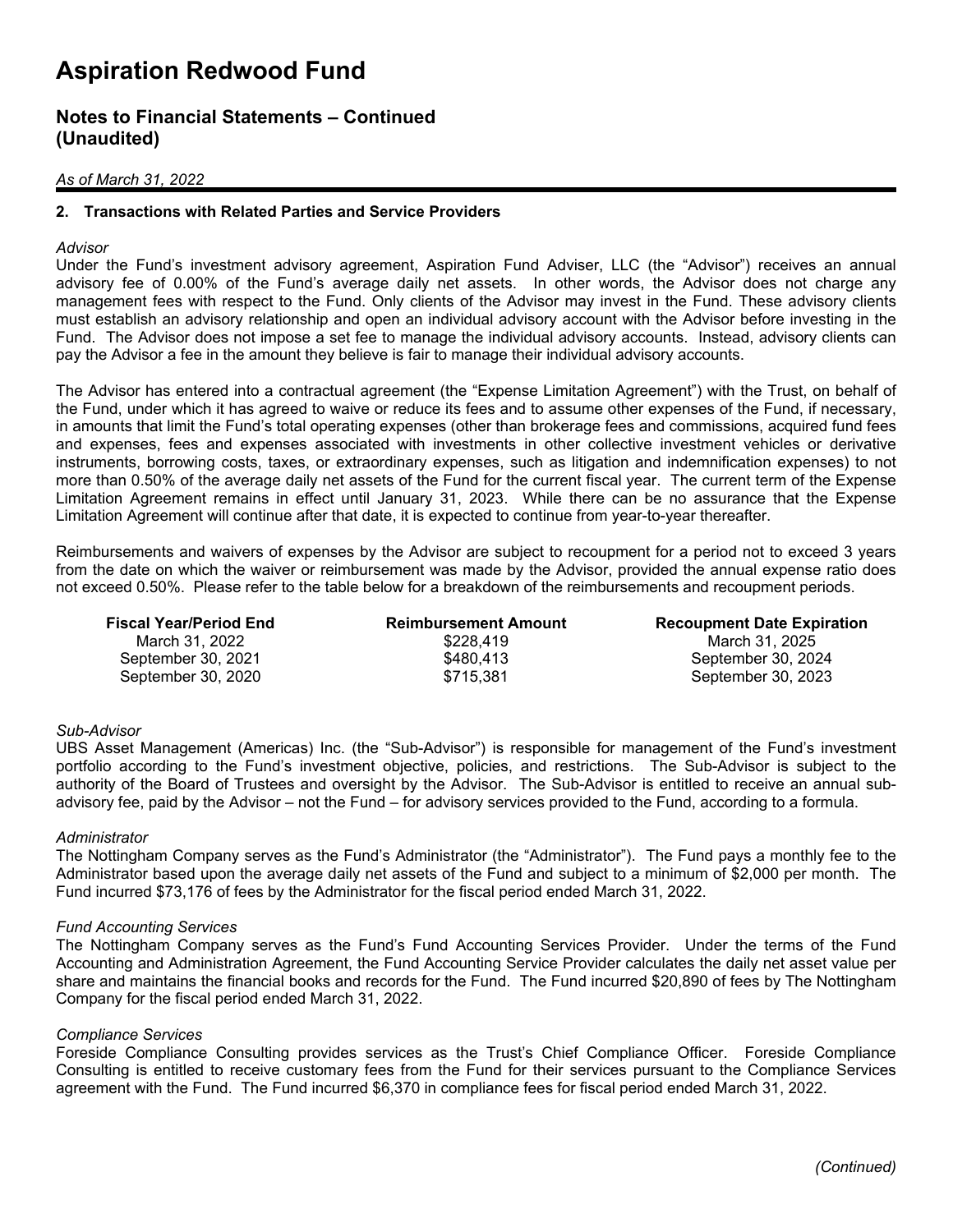#### **Notes to Financial Statements – Continued (Unaudited)**

#### *As of March 31, 2022*

#### *Custodian*

UMB Bank, N.A. provides services as the Fund's custodian. For its services, the Custodian is entitled to receive compensation from the Fund pursuant to the Custodian's fee arrangements with the Fund. The Fund paid \$57,291 in custody fees for the fiscal period ended March 31, 2022.

#### *Transfer Agent*

Nottingham Shareholder Services, LLC ("Transfer Agent"), an affiliate of The Nottingham Company, serves as transfer, dividend paying, and shareholder servicing agent for the Fund. For its services, the Transfer Agent is entitled to receive compensation from the Fund pursuant to the Transfer Agent's fee arrangements with the Fund. The Fund paid \$298,003 to the Transfer Agent for the fiscal period ended March 31, 2022.

#### *Distributor*

Aspiration Financial, LLC (the "Distributor") serves as the Fund's principal underwriter and distributor. For its services, the Distributor is entitled to receive compensation from the Fund pursuant to the Distributor's fee arrangements with the Fund. For the fiscal period ended March 31, 2022, the Distributor had not yet received any fees.

#### *Officers and Trustees of the Trust*

As of March 31, 2022, certain officers of the Trust were also officers of the Administrator. Certain Trustees and an officer are also officers of the Advisor.

#### **3. Distribution and Service Fees**

The Trustees, including a majority of the Trustees who are not "interested persons" of the Trust as defined in the 1940 Act and who have no direct or indirect financial interest in such plan or in any agreement related to such plan, adopted a distribution plan pursuant to Rule 12b-1 of the 1940 Act (the "Plan"). The 1940 Act regulates the manner in which a regulated investment company may assume expenses of distributing and promoting the sales of its shares and servicing of its shareholder accounts. The Plan provides that the Fund may incur certain expenses, which may not exceed 0.25% per annum of the average daily net assets of the Investor Class Shares for each year elapsed subsequent to adoption of the Plan, for payment to the Distributor and related offering costs. For the fiscal period ended March 31, 2022, \$3,003 in distribution and service fees were incurred by the Fund.

#### **4. Purchases and Sales of Investment Securities**

For the fiscal period ended March 31, 2022, the aggregate cost of purchases and proceeds from sales of investment securities (excluding short-term securities) were as follows:

| <br><i>Purchases of Securities</i> | <br>Sales of Securities<br>trom.<br>Proceeds |
|------------------------------------|----------------------------------------------|
| .980                               | 138                                          |
| 790                                | 966                                          |
| ა∠ა.                               | J.                                           |

#### **5. Federal Income Tax**

Distributions are determined in accordance with Federal income tax regulations, which differ from GAAP, and, therefore, may differ significantly in amount or character from net investment income and realized gains for financial reporting purposes. Financial reporting records are adjusted for permanent book/tax differences to reflect tax character but are not adjusted for temporary differences. There were no such reclassifications as of March 31, 2022.

Management reviewed the Fund's tax positions taken on federal income tax returns for the open tax years ended September 30, 2018 through September 30, 2021, and during the fiscal period ended March 31, 2022, and determined the Fund does not have a liability for uncertain tax positions. The Fund recognizes interest and penalties, if any, related to unrecognized tax benefits as income tax expense in the Statement of Operations. During the fiscal period ended March 31, 2022, the Fund did not incur any interest or penalties.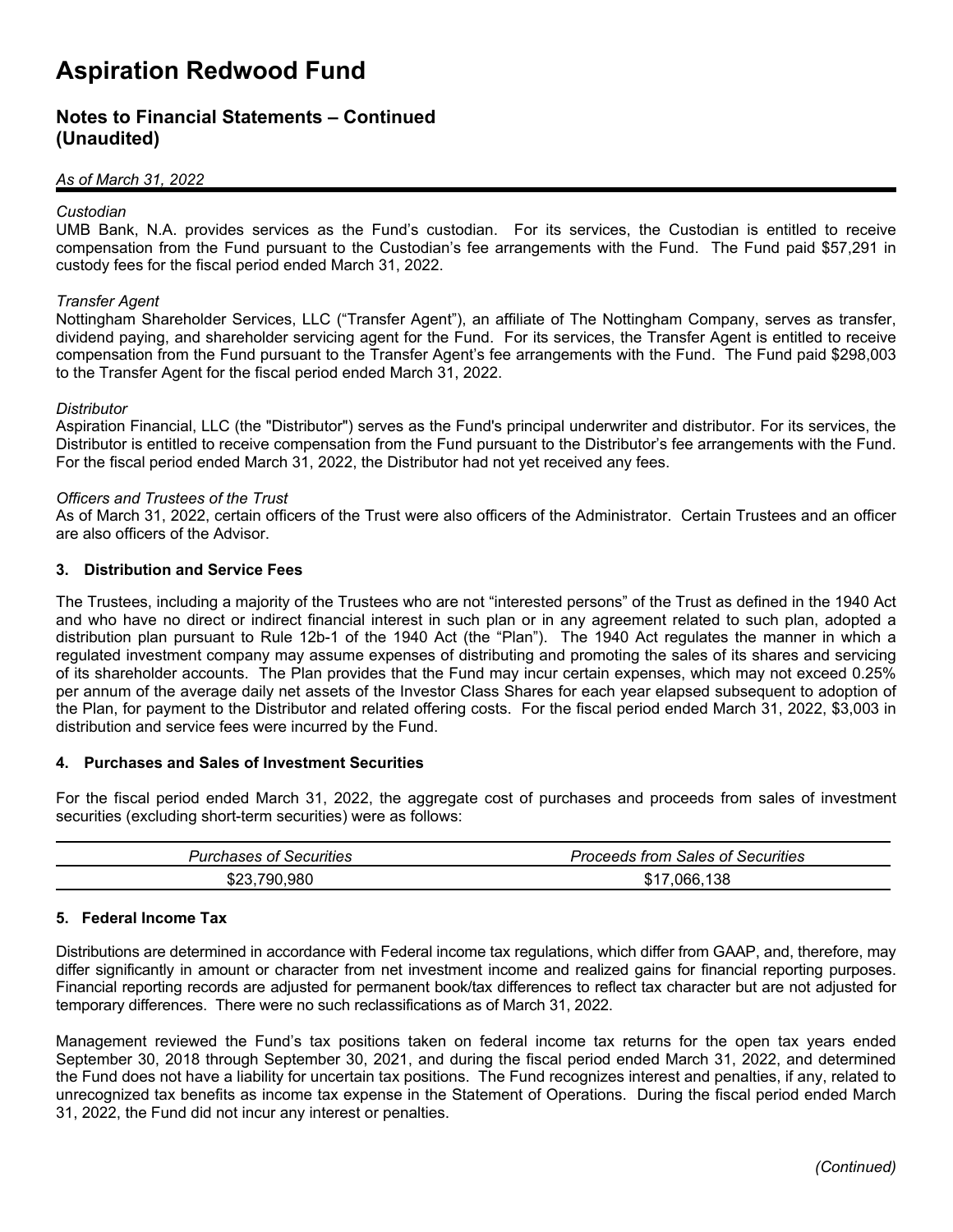#### **Notes to Financial Statements – Continued (Unaudited)**

#### *As of March 31, 2022*

The Fund identifies its major tax jurisdictions as U.S. Federal and the State of California where the Trust makes significant investments.

Distributions during the fiscal year/period ended March 31, 2022 and September 30, 2021 were characterized for tax purposes as follows:

|                                   | 2022<br>March 31                | 2021<br>30.<br>September |  |
|-----------------------------------|---------------------------------|--------------------------|--|
| Ordinary Income                   | .195.210<br><b>ሰ</b> 4 4<br>ונט | $\overline{\phantom{0}}$ |  |
| <b>Capital Gains</b><br>Long-Term | 3,309,003                       | $\overline{\phantom{0}}$ |  |

At March 31, 2022, the tax-basis cost of investments and components of distributable earnings were as follows:

| Cost of Investments                  | \$121,325,681 |
|--------------------------------------|---------------|
| <b>Gross Unrealized Appreciation</b> | 33.434.485    |
| <b>Gross Unrealized Depreciation</b> | (6,646,246)   |
| Net Unrealized Appreciation          | \$26,788,239  |

#### **6. Beneficial Ownership**

The beneficial ownership, either directly or indirectly, of 25% or more of the voting securities of a fund creates a presumption of control of a fund, under Section 2(a)(9) of the Investment Company Act of 1940. As of March 31, 2022, there were no control persons of the Fund.

#### **7. Commitments and Contingencies**

Under the Trust's organizational documents, its officers and Trustees are indemnified against certain liabilities arising out of the performance of their duties to the Fund. In addition, in the normal course of business, the Trust entered into contracts with its service providers, on behalf of the Fund, and others that provide for general indemnifications. The Fund's maximum exposure under these arrangements is unknown, as this would involve future claims that may be made against the Fund. The Fund expects risk of loss to be remote.

#### **8. Subsequent Events**

In accordance with GAAP, management has evaluated the need for disclosures and/or adjustments resulting from subsequent events through the date of issuance of these financial statements. Management has concluded there are no additional matters, other than those noted above, requiring recognition or disclosure.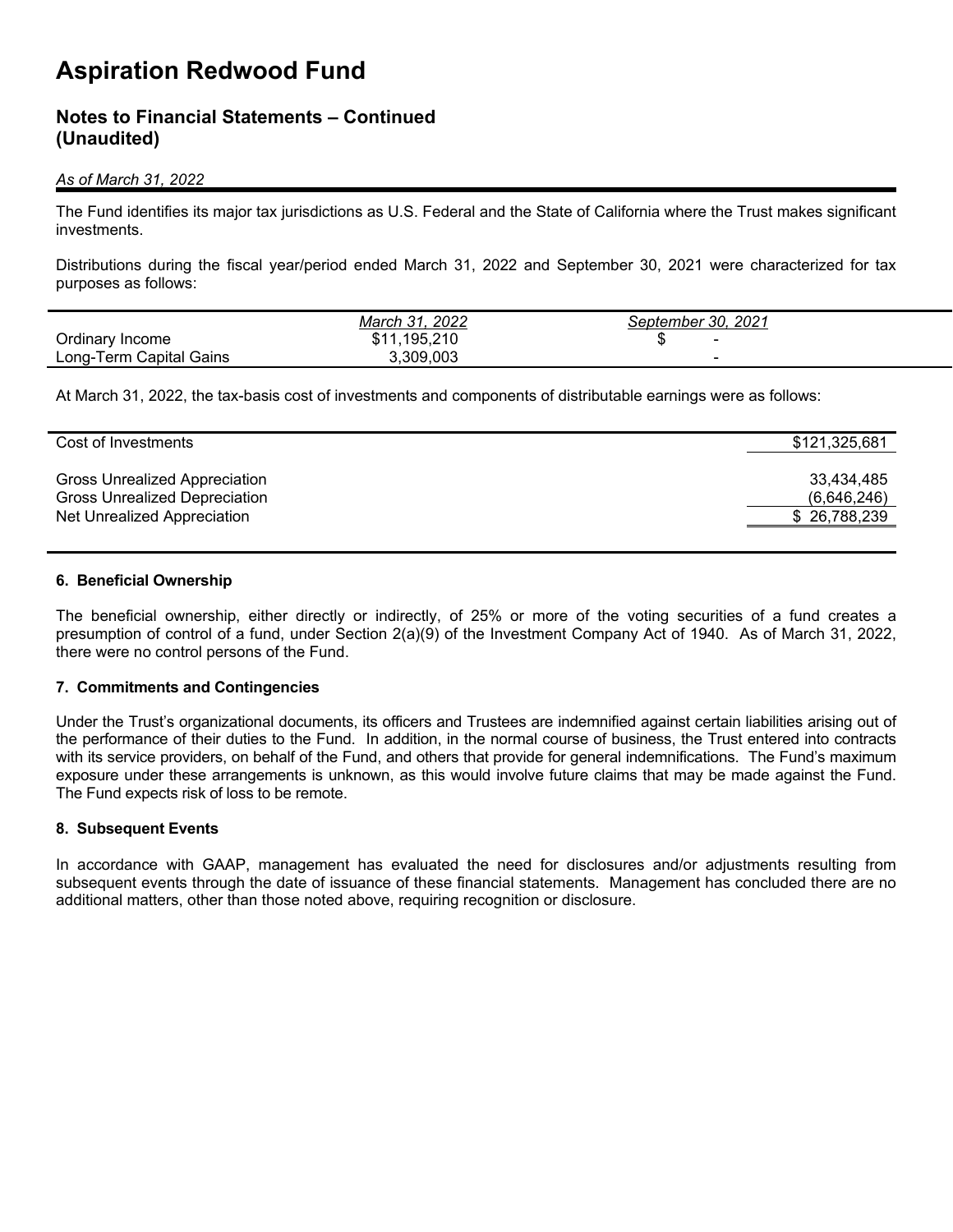#### **Additional Information (Unaudited)**

#### *As of March 31, 2022*

#### **1. Proxy Voting Policies and Voting Record**

A copy of the policies and procedures used to determine how to vote proxies relating to portfolio securities of the Fund is included as Appendix A to the Fund's Statement of Additional Information and is available, without charge, upon request, by calling 800-683-8529, and on the website of the Securities and Exchange Commission ("SEC") at http://www.sec.gov. Information regarding how the Fund voted proxies relating to portfolio securities during the most recent 12-month period ended June 30 is available (1) without charge, upon request, by calling the Fund at the number above and (2) on the SEC's website at http://www.sec.gov.

#### **2. Quarterly Portfolio Holdings**

The Fund files its complete schedule of portfolio holdings with the SEC for the first and third quarters of each fiscal year on Form N-PORT. The Fund's Form N-PORT is available on the SEC's website at http://www.sec.gov. You may also obtain copies without charge, upon request, by calling the Fund at 800-683-8529.

#### **3. Tax Information**

We are required to advise you within 60 days of the Fund's fiscal year-end regarding federal tax status of certain distributions received by shareholders during each fiscal year. The following information is provided for the Fund's fiscal period ended March 31, 2022.

During the fiscal period ended March 31, 2022, the Fund paid \$11,195,210 in income distributions and \$3,309,003 in longterm capital gain distributions.

Dividend and distributions received by retirement plans such as IRAs, Keogh-type plans, and 403(b) plans need not be reported as taxable income. However, many retirement plans may need this information for their annual information meeting.

#### **4. Schedule of Shareholder Expenses**

As a shareholder of the Fund, you incur ongoing costs, including management fees, distribution and/or service (12b-1) fees, and other Fund expenses. This Example is intended to help you understand your ongoing costs (in dollars) of investing in the Fund and to compare these costs with the ongoing costs of investing in other mutual funds.

The Example is based on an investment of \$1,000 invested at the beginning of the period and held for the entire period from October 1, 2021 through March 31, 2022.

**Actual Expenses** – The first line of the table below provides information about actual account values and actual expenses. You may use the information in this line, together with the amount you invested, to estimate the expenses that you paid over the period. Simply divide your account value by \$1,000 (e.g., an \$8,600 account value divided by \$1,000 = 8.6), then multiply the result by the number in the first line under the heading entitled "Expenses Paid During Period" to estimate the expenses you paid on your account during this period.

**Hypothetical Example for Comparison Purposes** – The second line of the table below provides information about hypothetical account values and hypothetical expenses based on the Fund's actual expense ratio and an assumed rate of return of 5% per year before expenses, which is not the Fund's actual return. The hypothetical account values and expenses may not be used to estimate the actual ending account balance or expenses you paid for the period. You may use this information to compare the ongoing costs of investing in the Fund and other funds. To do so, compare this 5% hypothetical example with the 5% hypothetical examples that appear in the shareholder reports of the other funds.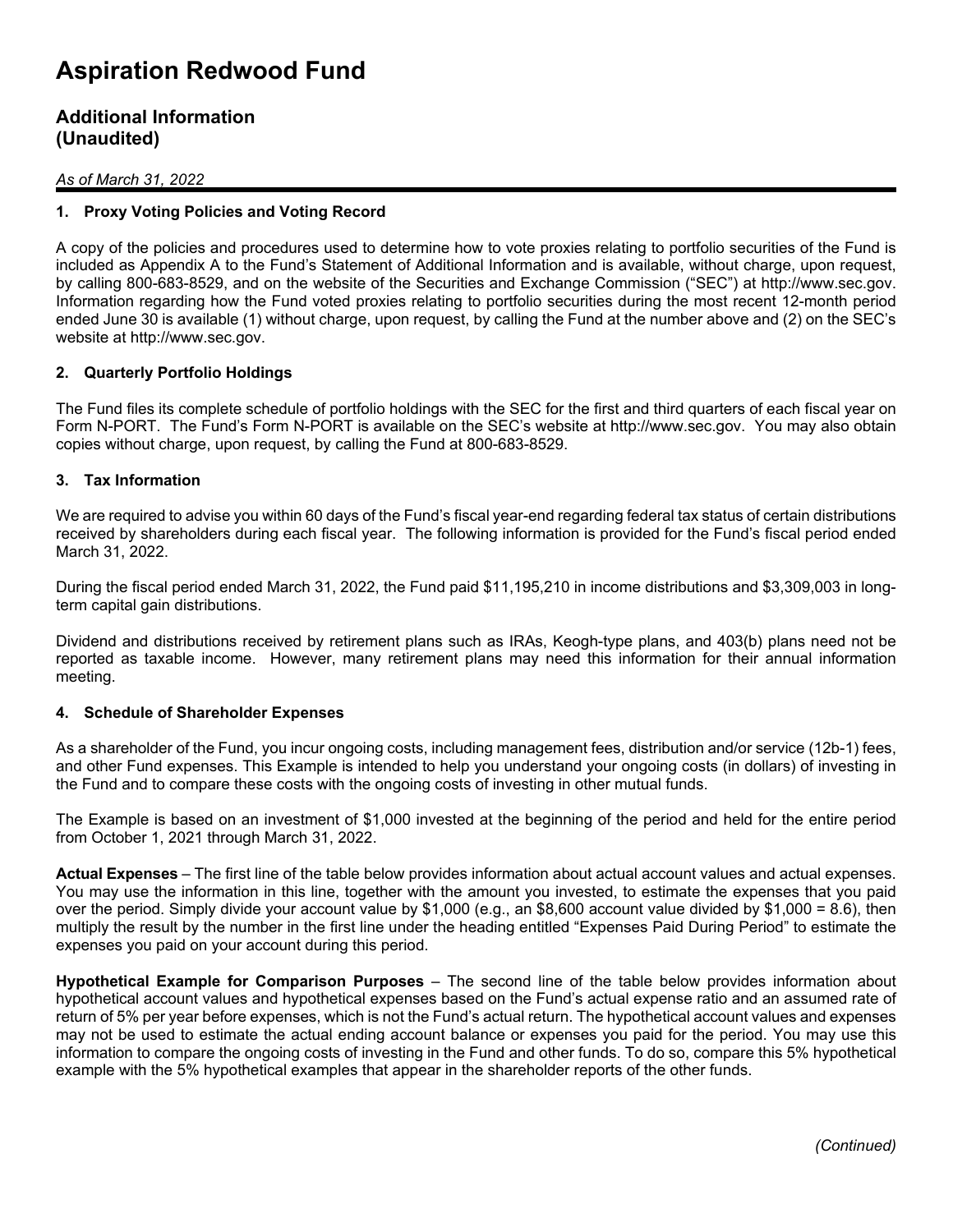#### **Additional Information (Unaudited)**

#### *As of March 31, 2022*

Please note that the expenses shown in the table are meant to highlight your ongoing costs only and do not reflect any transactional costs, such as sales charges (loads), redemption fees, or exchange fees. Therefore, the second line of the table is useful in comparing ongoing costs only and will not help you determine the relative total costs of owning different funds. In addition, if these transactional costs were included, your costs would have been higher.

| <b>Investor Class Shares</b>                    | <b>Beginning</b><br><b>Account Value</b><br><b>October 1, 2021</b> | <b>Ending</b><br><b>Account Value</b><br><b>March 31, 2022</b> | <b>Expenses Paid</b><br><b>During Period*</b> |
|-------------------------------------------------|--------------------------------------------------------------------|----------------------------------------------------------------|-----------------------------------------------|
| Actual                                          | \$1,000.00                                                         | \$1,033,30                                                     | \$2.53                                        |
| Hypothetical (5% annual return before expenses) | \$1,000.00                                                         | \$1,022.44                                                     | \$2.52                                        |

\*Expenses are equal to the average account value over the period multiplied by the Fund's annualized expense ratio, multiplied by 181/365 (to reflect the six month period).